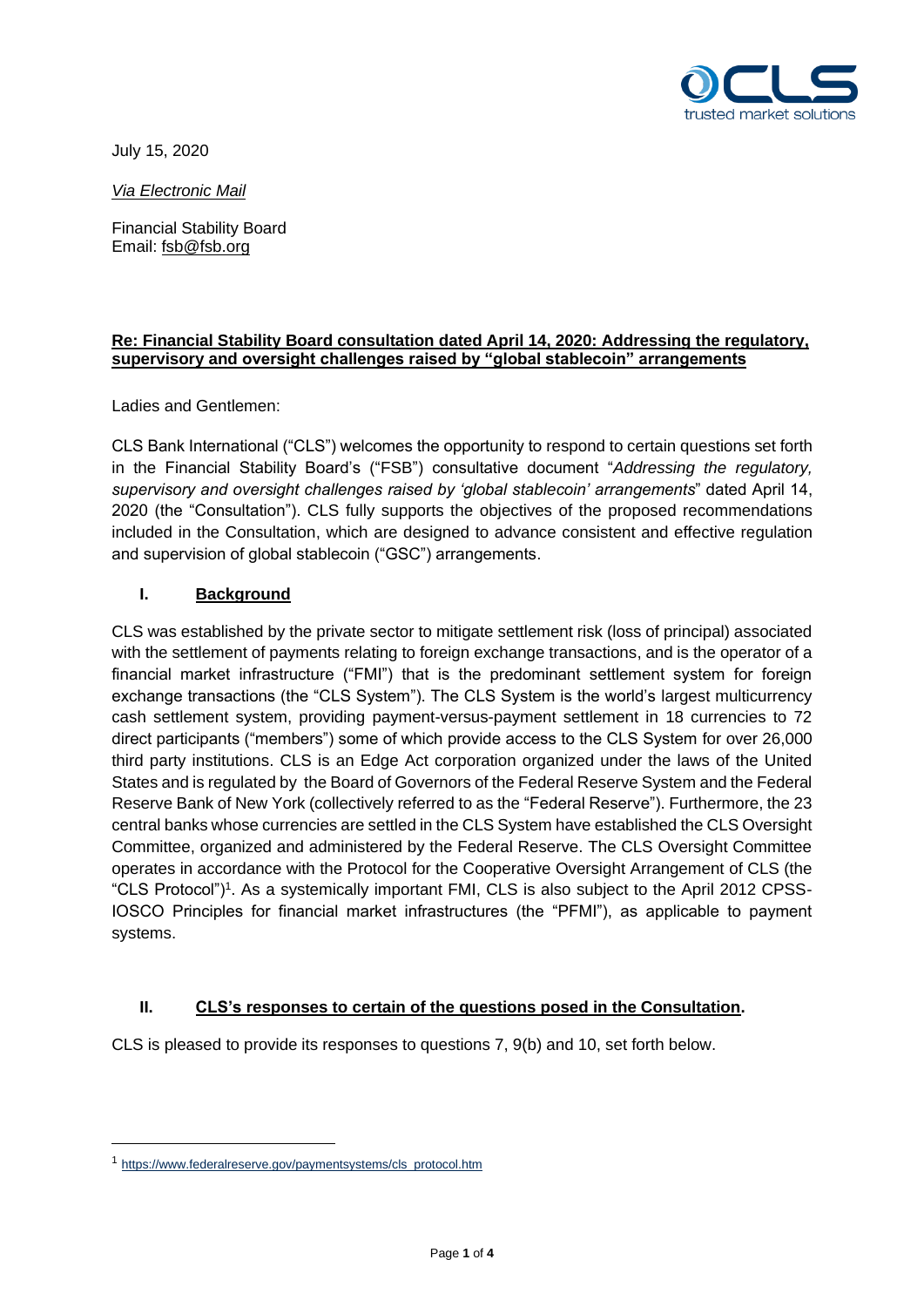

### **1. Response to question 7: "Do you have comments on the potential regulatory authorities and tools and international standards applicable to GSC activities presented in Annex 2?"**

CLS supports the preliminary analysis of the CPMI-IOSCO (referenced in Annex 2 and set out in Annex 4), which establishes that the PFMI apply to systemically important stablecoin arrangements that are deemed to perform "*systemically important payment system functions or other financial market infrastructure (FMI) functions that are systemically important* (emphasis added)." (see Section 3.2 of the Consultation). To the extent that GSC arrangements involve the creation of a system that facilitates value transfers between market participants, we believe that such systems can introduce systemic risk. In such circumstances, these systems should be required to conform to the same high standards that currently apply to systemically important payment systems today.

CLS likewise agrees that additional thought is required with respect to *how* systemic importance will be determined and how this concept might ultimately be reflected in the PFMI.<sup>2</sup> The current guidance set forth in Section 1.20 of the PFMI (see footnote 2 of this letter) will not be sufficient in a purely global context. For example, the PFMI standard for systemic importance presupposes a determination by one or more national authorities of systemic importance. With respect to GSC, the determination will ultimately depend on a cross-border determination. In developing a determination framework, important questions for consideration include but are not limited to: 1) will multiple jurisdictions need to jointly make the determination?; 2) what if the GSC is systemically important in some, but not all, of the jurisdictions in which it operates?; and 3) what if the GSC is systemically important (or potentially systemically important) only when considering the use of the GSC in a global context but not in any single jurisdiction?**<sup>3</sup>** Accordingly, CLS supports the establishment of a framework to determine whether a stablecoin qualifies as a GSC as a result of its global systemic importance (e.g., Annex 5 to the Consultation).

#### **2. Response to question 9(b): "Are cross-border regulatory, supervisory and oversight issues appropriately identified? "**

- A. Identification of Issues. CLS believes that the issues have been appropriately identified and agrees with the following high-level principles set forth in the Consultation:
	- "*differentiated jurisdictional approaches could give rise to regulatory arbitrage and fragmentation without close coordination and a common set of standards*." (see

<sup>&</sup>lt;sup>2</sup> Section 1.20 of the PFMI currently provides some guidance regarding the threshold determination of systemic importance: "*FMIs that are determined by national authorities to be systemically important are expected to observe these principles. Where they exist, statutory definitions of systemic importance may vary somewhat across jurisdictions, but in general a payment system is systemically important if it has the potential to trigger or transmit systemic disruptions; this includes, among other things, systems that are the sole payment system in a country or the principal system in terms of the aggregate value of payments; systems that mainly handle time-critical, high-value payments; and systems that settle payments used to effect settlement in other systemically important FMIs. The presumption is that all CSDs, SSSs, CCPs, and TRs are systemically*  important, at least in the jurisdiction where they are located, typically because of their critical roles in the markets they serve."

<sup>3</sup> Please refer to Section 1.3 of the Consultation, which notes that "*individual jurisdictions on their own may not be able to adequately monitor stablecoin adoption and materiality of risks. For example, a stablecoin that may not pose systemic risk in any one jurisdiction may nonetheless pose such risk globally if it has a presence across many jurisdictions and therefore has a high linkage to the global financial system. This may create a case for monitoring of stablecoin at the global level*."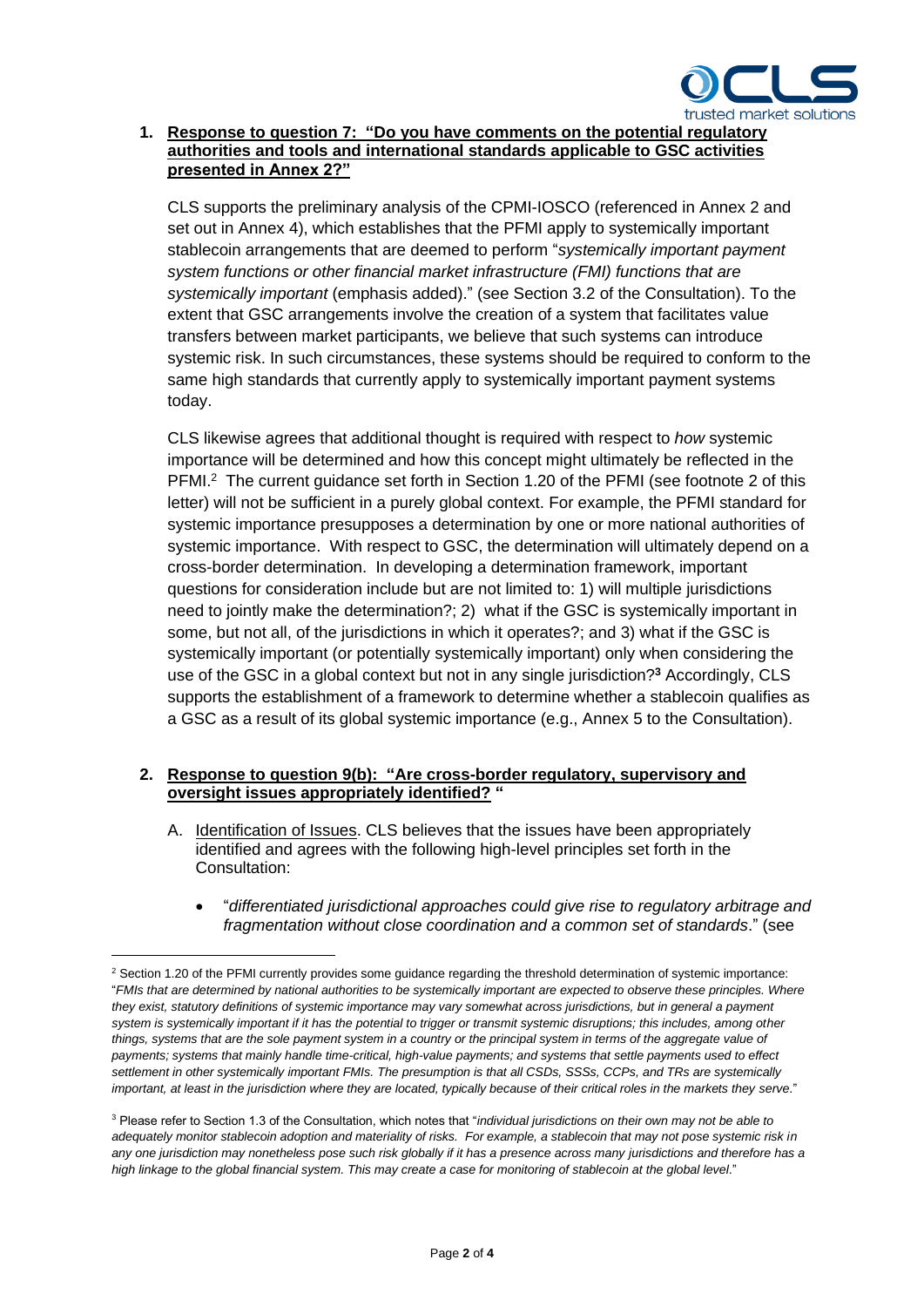

Section 4.1 of the Consultation) In a cross-border space, there must be a common regulatory framework/ set of standards applied (or developed, if no standards apply) at the global level to ensure a level playing field across jurisdictions;

- existing regulations should apply for activities and entities according to the "*same business, same risks, same rules*" principle (see Section 3.1 of the Consultation). Additional work is important in order to determine the extent to which different GSC models fit naturally into existing regulations and standards – which may necessitate further guidance from regulators in respect of the interpretative issues<sup>4</sup>; and
- cross-border cooperation, coordination and information sharing by relevant authorities is critical and responsibility E of the PFMI provides a strong basis for cooperation among such authorities responsible for oversight at a cross-border level, should the GSC's activities be within scope of the PFMI (see Section 4.3 of the Consultation).
- B. International Oversight. As noted in Section 4.3 of the Consultation, CLS is subject to a bespoke oversight arrangement, reflected in the CLS Protocol (see footnote 1 above) that was created "*to provide a mechanism for mutual assistance in carrying out their [i.e., each participating central bank's] individual responsibilities in pursuit of their shared public policy objectives for the safety and efficiency of payment and settlement systems and their focus on the stability of the financial system*."<sup>5</sup> CLS believes that this type of arrangement is well suited to serve as an initial starting point for the consideration of appropriate, comprehensive oversight and supervision of GSC arrangements. CLS notes, in particular, that the CLS Protocol establishes a comprehensive framework for, *inter alia*, the [primary responsibility and coordination](https://www.federalreserve.gov/paymentsystems/cls_protocol.htm#primaryResponsibility)  [of CLS oversight,](https://www.federalreserve.gov/paymentsystems/cls_protocol.htm#primaryResponsibility) the [organization of the cooperative oversight arrangement,](https://www.federalreserve.gov/paymentsystems/cls_protocol.htm#organizationOversight) the [assessment of the](https://www.federalreserve.gov/paymentsystems/cls_protocol.htm#assessmentSystem) CLS system, the [approval of proposed new currencies,](https://www.federalreserve.gov/paymentsystems/cls_protocol.htm#approvalCurrencies) the [review](https://www.federalreserve.gov/paymentsystems/cls_protocol.htm#reviewProposals)  [of other CLS proposals,](https://www.federalreserve.gov/paymentsystems/cls_protocol.htm#reviewProposals) [oversight information,](https://www.federalreserve.gov/paymentsystems/cls_protocol.htm#oversightInformation) the [exchange of information between](https://www.federalreserve.gov/paymentsystems/cls_protocol.htm#exchangeInformation)  [participating central banks and Federal Reserve supervisors of CLS,](https://www.federalreserve.gov/paymentsystems/cls_protocol.htm#exchangeInformation) [procedures to](https://www.federalreserve.gov/paymentsystems/cls_protocol.htm#concensusProcedures)  [achieve consensus,](https://www.federalreserve.gov/paymentsystems/cls_protocol.htm#concensusProcedures) [confidentiality,](https://www.federalreserve.gov/paymentsystems/cls_protocol.htm#confidentiality) and [amendments to the CLS Protocol.](https://www.federalreserve.gov/paymentsystems/cls_protocol.htm#amendmentsProtocol)

Each of the issues listed above, as well as other issues, would need to be addressed in the GSC context, which is likely to prove more complex. To cite just one example, we note that the CLS Oversight Committee is comprised of representatives from central banks of issue of CLS-settled currencies. With respect to a GSC, depending on the specific GSC arrangement, the services provided and the jurisdictions in which the GSC is or may be systemically important, there are likely to be a number of other relevant stakeholders in addition to central banks (e.g., securities authorities) that have a substantial interest in the GSC's oversight arrangements.

If it would be helpful, CLS would be pleased to share its experiences with respect to the CLS Protocol with the FSB, as it considers the appropriate level of oversight for GSCs.

<sup>4</sup> For example, would the transfer of a digital asset on a distributed platform constitute a transfer order for the purposes of settlement finality legislation?

<sup>5</sup> Please refer to Section 9 of the CLS Protocol.